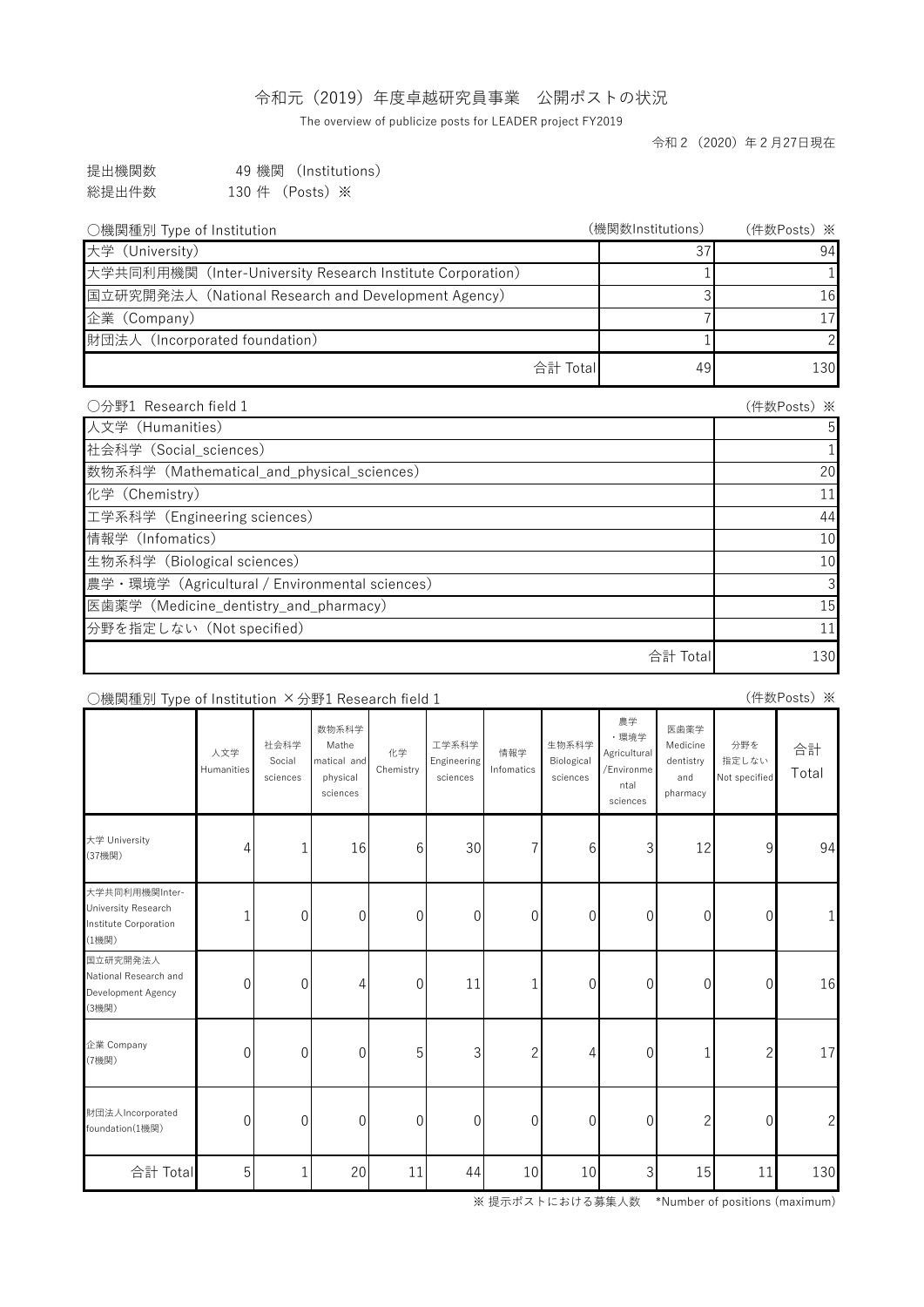|  | 令和 2 (2020)年 2 月27日 現在 |  |  |
|--|------------------------|--|--|
|--|------------------------|--|--|

| 公募番号<br>Post No. | 機関名              | Institution                             | 機関種別<br>Type of Institution | 分野名 1<br>Research field 1                                    | 分野名2<br>Research field 2                            | 分野名3<br>Research field 3           | 職種<br>Job type                                    | 勤務形態<br>Employment<br>status                                      | 募集人数<br>Number of<br>positions<br>(maximum) | 機関への<br>事前連絡の<br>要否<br>Advance<br>notice |
|------------------|------------------|-----------------------------------------|-----------------------------|--------------------------------------------------------------|-----------------------------------------------------|------------------------------------|---------------------------------------------------|-------------------------------------------------------------------|---------------------------------------------|------------------------------------------|
| 1 A0301          | 室蘭工業大学           | Muroran Institute of<br>Technology      | 大学(University)              | 数物系科学<br>(Mathematical<br>and physical<br>sciences)          | 化学<br>(Chemistry)                                   | 工学系科学<br>(Engineering<br>sciences) | 助教 (Assistant<br>Professor)                       | その他任期付<br>(other certain<br>fixed-term<br>employment)             |                                             | 不要<br>(Unnece<br>ssary)                  |
| 2 A0302          | 室蘭工業大学           | Muroran Institute of<br>Technology      | 大学(University)              | 分野を指定しない<br>(Not specified)                                  |                                                     |                                    | 准教授<br>(Associate<br>Professor), 助教<br>(Assistant | 無期雇用 (tenure,<br>indefinite-term<br>employment)                   |                                             | 不要<br>(Unnece<br>ssary)                  |
| 3 A0701          | 国立大学法人<br>北見工業大学 | Kitami Institute of<br>Technology       | 大学(University)              | 工学系科学<br>(Engineering<br>sciences)                           | 情報学<br>(Informatics)                                |                                    | 助教 (Assistant<br>Professor)                       | その他任期付<br>(other certain<br>fixed-term<br>employment)             |                                             | 不要<br>(Unnece<br>ssary)                  |
| 4 A0901          | 国立大学法人 岩手大学      | <b>Iwate University</b>                 | 大学(University)              | 農学・環境学<br>(Agricultural /<br>Environmental<br>sciences)      |                                                     |                                    | 助教 (Assistant<br>Professor)                       | テニュアトラック<br>雇用 (tenure-<br>tracking<br>employment)                |                                             | 要<br>(Necessa)<br>ry)                    |
| 5 A1001          | 東北大学             | <b>Tohoku University</b>                | 大学(University)              | 工学系科学<br>(Engineering<br>sciences)                           | 数物系科学<br>(Mathematical<br>and physical<br>sciences) | 化学<br>(Chemistry)                  | 准教授<br>(Associate<br>Professor)                   | テニュアトラック<br>雇用 (tenure-<br>tracking<br>employment)                |                                             | 要<br>(Necessa<br>ry)                     |
|                  | 6 A1002 東北大学     | Tohoku University  大学(University) 人文学   |                             | (Humanities)                                                 | 社会科学 (Social<br>sciences)                           |                                    | 准教授<br>(Associate<br>Professor)                   | 無期雇用 (tenure,<br>indefinite-term<br>employment)                   |                                             | 要<br>(Necessa<br>ry)                     |
| 7 A1003          | 東北大学             | Tohoku University                       | 大学(University)              | 工学系科学<br>(Engineering<br>sciences)                           |                                                     |                                    | 助教 (Assistant<br>Professor)                       | その他任期付<br>(other certain<br>fixed-term<br>employment)<br>テニュアトラック |                                             | 不要<br>(Unnece<br>ssary)                  |
| 8 A1004          | 東北大学             | <b>Tohoku University</b>                | 大学(University)              | 分野を指定しない<br>(Not specified)<br>数物系科学                         |                                                     |                                    | 助教 (Assistant<br>Professor)<br>准教授                | 雇用 (tenure-<br>tracking<br>employment)<br>テニュアトラック                |                                             | 不要<br>(Unnece<br>ssary)                  |
| 9 A1601          | 国立大学法人筑波大学       | University of Tsukuba                   | 大学(University)              | (Mathematical<br>and physical<br>sciences)<br>医歯薬学           | 化学<br>(Chemistry)                                   |                                    | (Associate<br>Professor),助教<br>(Assistant<br>准教授  | 雇用 (tenure-<br>tracking<br>employment)<br>テニュアトラック                |                                             | 要<br>(Necessa)<br>ry)                    |
| 10 A1602         | 国立大学法人筑波大学       | University of Tsukuba                   | 大学(University)              | (Medicine<br>dentistry and<br>pharmacy)<br>医歯薬学              |                                                     |                                    | (Associate<br>Professor),助教<br>(Assistant         | 雇用 (tenure-<br>tracking<br>employment)<br>テニュアトラック                |                                             | 不要<br>(Unnece<br>ssary)                  |
| 11 A1901         | 国立大学法人群馬大学       | Gunma University                        | 大学(University)              | (Medicine<br>dentistry and<br>pharmacy)<br>数物系科学             |                                                     |                                    | 助教 (Assistant<br>Professor)                       | 雇用 (tenure-<br>tracking<br>employment)<br>テニュアトラック                |                                             | 不要<br>(Unnece<br>ssary)                  |
| 12 A2001         | 国立大学法人 埼玉大学      | Saitama University                      | 大学(University)              | (Mathematical<br>and physical<br>sciences)                   |                                                     |                                    | 助教 (Assistant<br>Professor)                       | 雇用 (tenure-<br>tracking<br>employment)                            |                                             | 要<br>(Necessa)<br>ry)                    |
| 13 A2002         | 国立大学法人 埼玉大学      | Saitama University                      | 大学(University)              | 数物系科学<br>(Mathematical<br>and physical<br>sciences)<br>数物系科学 |                                                     |                                    | 助教 (Assistant<br>Professor)                       | テニュアトラック <br>雇用 (tenure-<br>tracking<br>employment)               |                                             | 要<br>(Necessa)<br>ry)                    |
| 14 A2202         | 国立大学法人東京大学       | The University of Tokyo  大学(University) |                             | (Mathematical<br>and physical<br>sciences)                   |                                                     |                                    | 准教授<br>(Associate<br>Professor)                   | 無期雇用 (tenure,<br>indefinite-term<br>employment)                   |                                             | (Necessa)                                |
| 15 A2203         | 国立大学法人東京大学       | The University of Tokyo 大学(University)  |                             | 数物系科学<br>(Mathematical<br>and physical<br>sciences)          |                                                     |                                    | 講師(Lecturer)<br>准教授                               | 無期雇用 (tenure,<br>indefinite-term<br>employment)<br>その他任期付         |                                             | 要<br>(Necessa                            |
| 16 A2204         | 国立大学法人東京大学       | The University of Tokyo 大学(University)  |                             | 生物系科学<br>(Biological<br>sciences)<br>数物系科学                   |                                                     |                                    | (Associate<br>Professor),講師<br>(Lecturer)         | (other certain<br>fixed-term<br>employment)                       |                                             | (Necessa)                                |
| 17 A2205         | 国立大学法人東京大学       | The University of Tokyo 大学(University)  |                             | (Mathematical<br>and physical<br>sciences)                   |                                                     |                                    | 准教授<br>(Associate<br>Professor)                   | 無期雇用 (tenure,<br>indefinite-term<br>employment)                   |                                             | 不要<br>(Unnece<br>ssary)                  |
| 18 A2206         | 国立大学法人東京大学       | The University of Tokyo 大学(University)  |                             | 数物系科学<br>(Mathematical<br>and physical<br>sciences)          |                                                     |                                    | 准教授<br>(Associate<br>Professor)                   | 無期雇用 (tenure,<br>indefinite-term<br>employment)                   |                                             | 不要<br>(Unnece<br>ssary)                  |
| 19 A2301         | 東京医科歯科大学         | TOKYO MEDICAL AND<br>DENTAL UNIVERSITY  | 大学(University)              | 医歯薬学<br>(Medicine<br>dentistry and<br>pharmacy)              |                                                     |                                    | 助教 (Assistant<br>Professor)                       | テニュアトラック<br>雇用 (tenure-<br>tracking<br>employment)                |                                             | 要<br>(Necessa)<br>ry)                    |
| 20 A2801         | 国立大学法人東京工業大学     | Tokyo Institute of<br>Technology        | 大学(University)              | 工学系科学<br>(Engineering<br>sciences)                           |                                                     |                                    | 助教 (Assistant<br>Professor)                       | テニュアトラック<br>雇用 (tenure-<br>tracking<br>employment)                |                                             | 要<br>(Necessa<br>ry)                     |
| 21 A2802         | 国立大学法人東京工業大学     | Tokyo Institute of<br>Technology        | 大学(University)              | 生物系科学<br>(Biological<br>sciences)                            | 化学<br>(Chemistry)                                   | 工学系科学<br>(Engineering<br>sciences) | 講師(Lecturer)                                      | テニュアトラック<br>雇用 (tenure-<br>tracking<br>employment)                |                                             | 不要<br>(Unnece<br>ssary)                  |

申請ポスト一覧(総括) The list of posts for LEADER project FY2019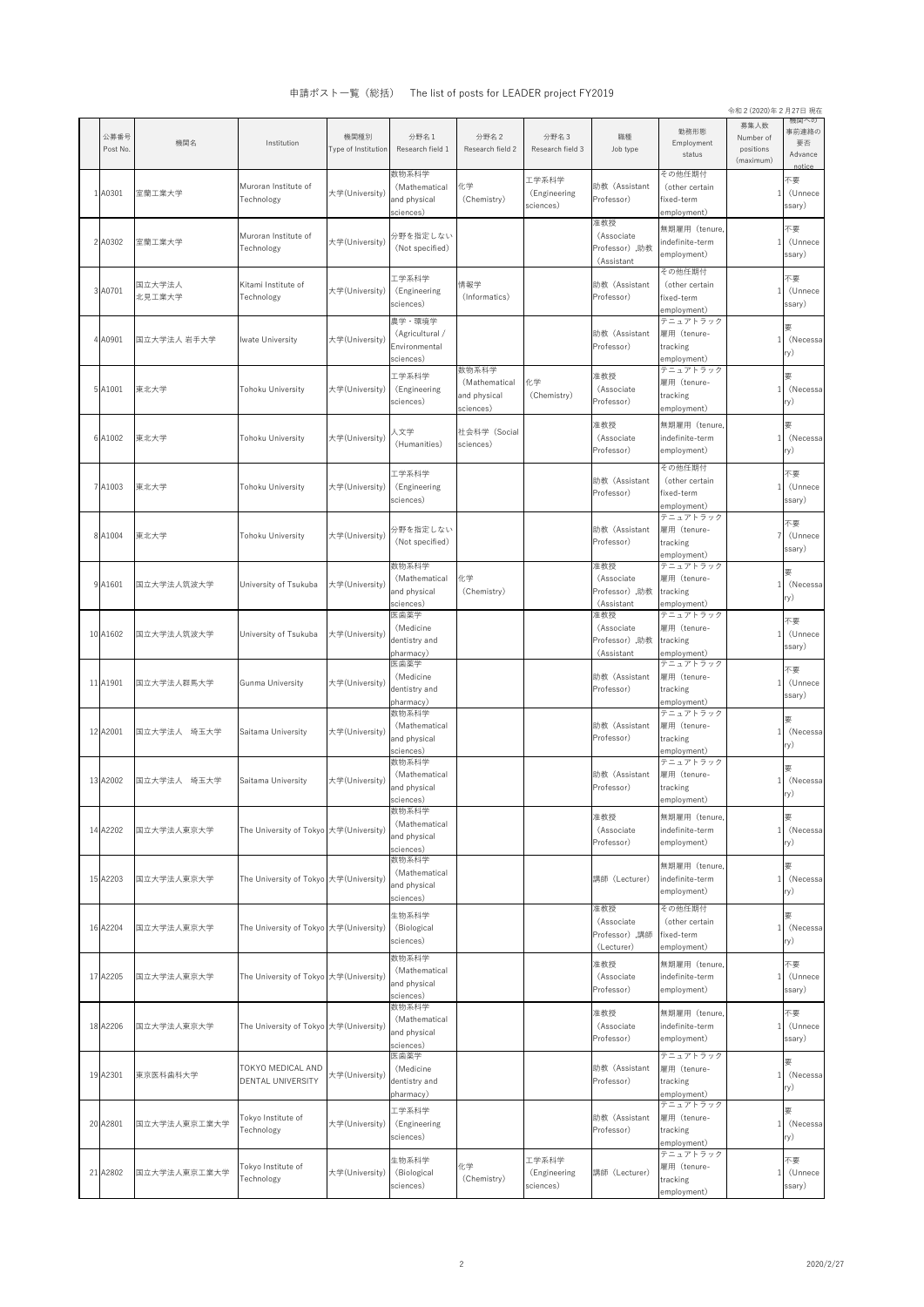| 公募番号<br>Post No. | 機関名                | Institution                                     | 機関種別<br>Type of Institution   | 分野名 1<br>Research field 1                           | 分野名2<br>Research field 2                            | 分野名3<br>Research field 3           | 職種<br>Job type                                    | 勤務形態<br>Employment<br>status                                              | 募集人数<br>Number of<br>positions<br>(maximum) | 機関への<br>事前連絡の<br>要否<br>Advance<br>notice |
|------------------|--------------------|-------------------------------------------------|-------------------------------|-----------------------------------------------------|-----------------------------------------------------|------------------------------------|---------------------------------------------------|---------------------------------------------------------------------------|---------------------------------------------|------------------------------------------|
| 22 A3101         | 国立大学法人電気通信大学       | The University of<br>Electro-<br>Communications | 大学(University)                | 工学系科学<br>(Engineering<br>sciences)                  |                                                     |                                    | 助教 (Assistant<br>Professor)                       | テニュアトラック<br>雇用 (tenure-<br>tracking<br>employment)                        |                                             | 要<br>(Necessa<br>ry)                     |
| 23 A3102         | 国立大学法人電気通信大学       | The University of<br>Electro-<br>Communications | 大学(University)                | 情報学<br>(Informatics)                                |                                                     |                                    | 助教 (Assistant<br>Professor)                       | テニュアトラック<br>雇用 (tenure-<br>tracking<br>employment)                        |                                             | 要<br>(Necessal<br>ry)                    |
| 24 A3103         | 国立大学法人電気通信大学       | The University of<br>Electro-<br>Communications | 大学(University)                | 数物系科学<br>(Mathematical<br>and physical<br>sciences) |                                                     |                                    | 助教 (Assistant<br>Professor)                       | テニュアトラック<br>雇用 (tenure-<br>tracking<br>employment)                        |                                             | 要<br>(Necessa<br>ry)                     |
| 25 A3104         | 国立大学法人電気通信大学       | The University of<br>Electro-<br>Communications | 大学(University)                | 情報学<br>(Informatics)                                | 数物系科学<br>(Mathematical<br>and physical<br>sciences) | 工学系科学<br>(Engineering<br>sciences) | 准教授<br>(Associate<br>Professor), 助教<br>(Assistant | 無期雇用 (tenure,<br>indefinite-term<br>employment), $\bar{\tau}$<br>ニュアトラック雇 |                                             | 要<br>(Necessal<br>ry)                    |
| 26 A3105         | 国立大学法人電気通信大学       | The University of<br>Electro-<br>Communications | 大学(University)                | 工学系科学<br>(Engineering<br>sciences)                  |                                                     |                                    | 准教授<br>(Associate<br>Professor), 助教<br>(Assistant | 無期雇用 (tenure,<br>indefinite-term<br>employment), $\bar{\tau}$<br>ニュアトラック雇 |                                             | 要<br>(Necessa<br>ry)                     |
| 27 A3301         | 国立大学法人横浜国立大学       | Yokohama National<br>University                 | 大学(University)                | 工学系科学<br>(Engineering<br>sciences)                  |                                                     |                                    | 准教授<br>(Associate<br>Professor)                   | テニュアトラック<br>雇用 (tenure-<br>tracking<br>employment)                        |                                             | 不要<br>(Unnece<br>ssary)                  |
| 28 A3302         | 国立大学法人横浜国立大学       | Yokohama National<br>University                 | 大学(University)                | 情報学<br>(Informatics)                                |                                                     |                                    | 助教 (Assistant<br>Professor)                       | テニュアトラック<br>雇用 (tenure-<br>tracking<br>employment)                        |                                             | 不要<br>(Unnece<br>ssary)                  |
| 29 A3303         | 国立大学法人横浜国立大学       | Yokohama National<br>University                 | 大学(University)                | 情報学<br>(Informatics)                                | 数物系科学<br>(Mathematical<br>and physical<br>sciences) |                                    | 准教授<br>(Associate<br>Professor)                   | テニュアトラック<br>雇用 (tenure-<br>tracking<br>employment)                        |                                             | 不要<br>(Unnece<br>ssary)                  |
| 30 A3401         | 国立大学法人新潟大学         | Niigata University                              | 大学(University)                | 情報学<br>(Informatics)                                |                                                     |                                    | 助教 (Assistant<br>Professor)                       | テニュアトラック<br>雇用 (tenure-<br>tracking<br>employment)                        |                                             | 不要<br>(Unnece<br>ssary)                  |
| 31 A3402         | 国立大学法人新潟大学         | Niigata University                              | 大学(University)                | 数物系科学<br>(Mathematical<br>and physical<br>sciences) |                                                     |                                    | 助教 (Assistant<br>Professor)                       | テニュアトラック<br>雇用 (tenure-<br>tracking<br>employment)                        |                                             | 不要<br>(Unnece<br>ssary)                  |
| 32 A3403         | 国立大学法人新潟大学         | Niigata University                              | 大学(University)                | 工学系科学<br>(Engineering<br>sciences)                  |                                                     |                                    | 助教 (Assistant<br>Professor)                       | テニュアトラック<br>雇用 (tenure-<br>tracking<br>employment)                        |                                             | 不要<br>(Unnece<br>ssary)                  |
| 33 A3404         | 国立大学法人新潟大学         | Niigata University                              | 大学(University)                | 工学系科学<br>(Engineering<br>sciences)                  |                                                     |                                    | 助教 (Assistant<br>Professor)                       | テニュアトラック<br>雇用 (tenure-<br>tracking<br>employment)                        |                                             | 不要<br>(Unnece<br>ssary)                  |
| 34 A3501         | 国立大学法人<br>長岡技術科学大学 | Nagaoka University of<br>Technology             | 大学(University)                | 工学系科学<br>(Engineering<br>sciences)                  |                                                     |                                    | その他 (Others)                                      | テニュアトラック<br>雇用 (tenure-<br>tracking<br>employment)                        |                                             | 要<br>(Necessa<br>ry)                     |
| 35 A3801         | 金沢大学               | Kanazawa University                             | 大学(University)                | 人文学<br>(Humanities)                                 |                                                     |                                    | 助教 (Assistant<br>Professor)                       | テニュアトラック<br>雇用 (tenure-<br>tracking<br>employment)                        |                                             | 要<br>(Necessal<br>ry)                    |
| 36 A3802         | 金沢大学               | Kanazawa University                             | 大学(University)                | 人文学<br>(Humanities)                                 |                                                     |                                    | 助教 (Assistant<br>Professor)                       | テニュアトラック<br>雇用 (tenure-<br>tracking<br>employment)                        |                                             | 要<br>(Necessa<br>ry)                     |
| 37 A3803         | 金沢大学               | Kanazawa University                             | 大学(University)                | 情報学<br>(Informatics)                                |                                                     |                                    | 准教授<br>(Associate<br>Professor), 助教<br>(Assistant | テニュアトラック<br>雇用 (tenure-<br>tracking<br>employment)                        |                                             | 不要<br>(Unnece<br>ssary)                  |
| 38 A3804         | 金沢大学               | Kanazawa University                             | 大学(University)                | 数物系科学<br>(Mathematical<br>and physical<br>sciences) |                                                     |                                    | 助教 (Assistant<br>Professor)                       | テニュアトラック<br>雇用 (tenure-<br>tracking<br>employment)                        |                                             | 不要<br>(Unnece<br>ssary)                  |
| 39 A3805         | 金沢大学               | Kanazawa University                             | 大学(University)                | 生物系科学<br>(Biological<br>sciences)                   |                                                     |                                    | 助教 (Assistant<br>Professor)                       | テニュアトラック<br>雇用 (tenure-<br>tracking<br>employment)                        |                                             | 要<br>(Necessa<br>ry)                     |
|                  | 40 A3806 金沢大学      | Kanazawa University                             | 大学(University)   (Engineering | 工学系科学<br>sciences)                                  |                                                     |                                    | 准教授<br>(Associate<br>Professor)                   | テニュアトラック<br>雇用 (tenure-<br>tracking<br>employment)                        |                                             | 不要<br>1 (Unnece<br>ssary)                |
| 41 A3807         | 金沢大学               | Kanazawa University                             | 大学(University)                | 工学系科学<br>(Engineering<br>sciences)                  |                                                     |                                    | 准教授<br>(Associate<br>Professor), 助教<br>(Assistant | テニュアトラック<br>雇用 (tenure-<br>tracking<br>employment)                        |                                             | 要<br>(Necessa<br>ry)                     |
| 42 A3808         | 金沢大学               | Kanazawa University                             | 大学(University)                | 医歯薬学<br>(Medicine<br>dentistry and<br>pharmacy)     | 生物系科学<br>(Biological<br>sciences)                   |                                    | 助教 (Assistant<br>Professor)                       | テニュアトラック<br>雇用 (tenure-<br>tracking<br>employment)                        |                                             | 要<br>(Necessa<br>ry)                     |
| 43 A4001         | 国立大学法人 山梨大学        | University of<br>Yamanashi                      | 大学(University)                | 情報学<br>(Informatics)                                |                                                     |                                    | 助教 (Assistant<br>Professor)                       | テニュアトラック<br>雇用 (tenure-<br>tracking<br>employment)                        |                                             | 要<br>(Necessa<br>ry)                     |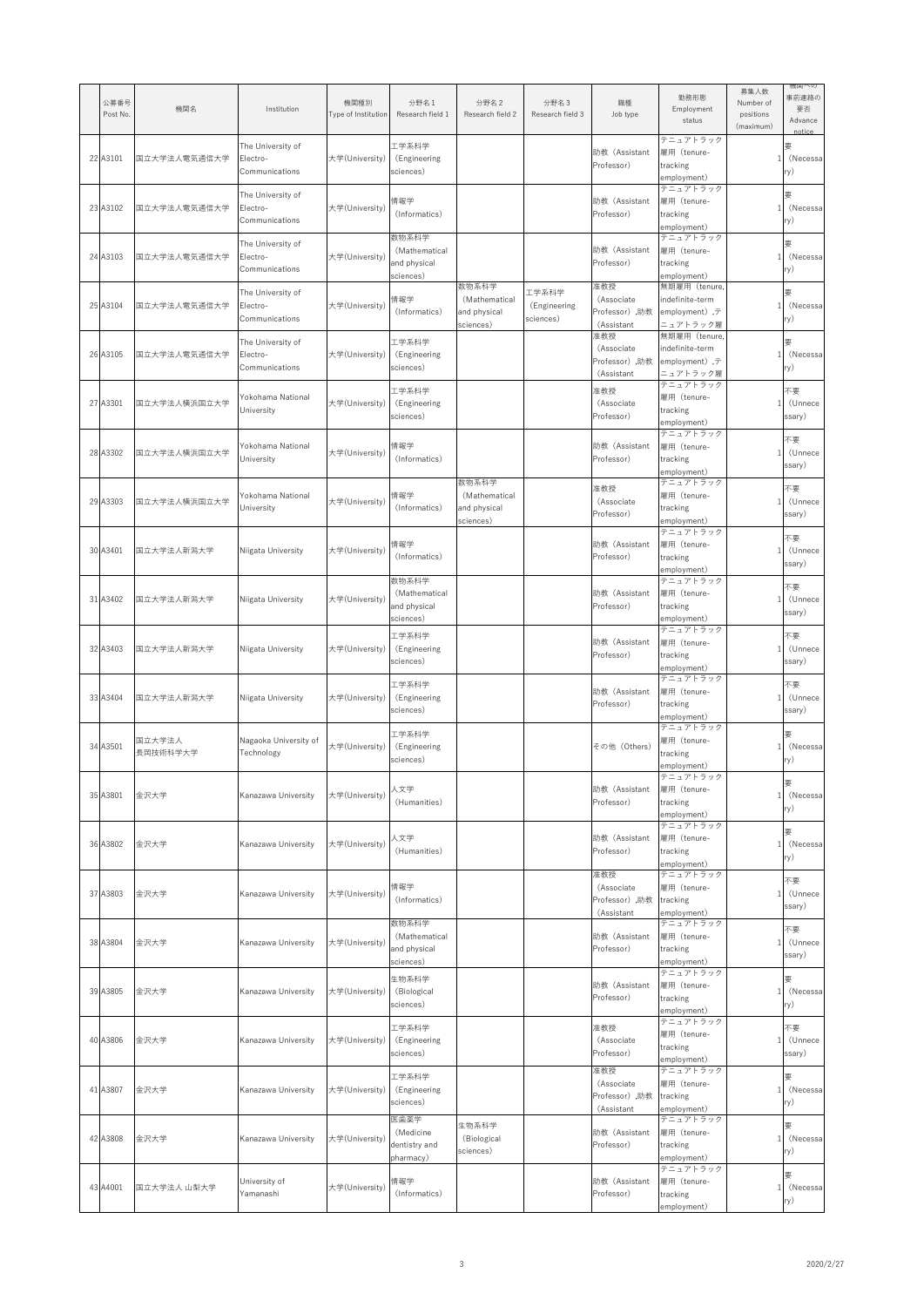| 公募番号<br>Post No. | 機関名                  | Institution                                | 機関種別<br>Type of Institution | 分野名 1<br>Research field 1                                | 分野名2<br>Research field 2           | 分野名3<br>Research field 3                        | 職種<br>Job type                                    | 勤務形態<br>Employment<br>status                                   | 募集人数<br>Number of<br>positions<br>(maximum) | 機関への<br>事前連絡の<br>要否<br>Advance<br>notice |
|------------------|----------------------|--------------------------------------------|-----------------------------|----------------------------------------------------------|------------------------------------|-------------------------------------------------|---------------------------------------------------|----------------------------------------------------------------|---------------------------------------------|------------------------------------------|
| 44 A4002         | 国立大学法人 山梨大学          | University of<br>Yamanashi                 | 大学(University)              | 工学系科学<br>(Engineering<br>sciences)                       |                                    |                                                 | 助教 (Assistant<br>Professor)                       | テニュアトラック<br>雇用 (tenure-<br>tracking<br>employment)             |                                             | 不要<br>(Unnece<br>ssary)                  |
| 45 A4101         | 国立大学法人信州大学           | Shinshu University                         | 大学(University)              | 工学系科学<br>(Engineering<br>sciences)                       |                                    |                                                 | 准教授<br>(Associate<br>Professor)                   | 無期雇用 (tenure,<br>indefinite-term<br>employment)                |                                             | 不要<br>(Unnece<br>ssary)                  |
| 46 A4102         | 国立大学法人信州大学           | Shinshu University                         | 大学(University)              | 工学系科学<br>(Engineering<br>sciences)                       |                                    |                                                 | 助教 (Assistant<br>Professor)                       | テニュアトラック<br>雇用 (tenure-<br>tracking<br>employment)             |                                             | 不要<br>(Unnece<br>ssary)                  |
| 47 A4103         | 国立大学法人信州大学           | Shinshu University.                        | 大学(University)              | 化学<br>(Chemistry)                                        | 工学系科学<br>(Engineering<br>sciences) |                                                 | 助教 (Assistant<br>Professor)                       | テニュアトラック<br>雇用 (tenure-<br>tracking<br>employment)             |                                             | 不要<br>(Unnece<br>ssary)                  |
| 48 A4104         | 国立大学法人信州大学           | Shinshu University                         | 大学(University)              | 化学<br>(Chemistry)                                        |                                    |                                                 | 助教 (Assistant<br>Professor)                       | テニュアトラック<br>雇用 (tenure-<br>tracking<br>employment)             |                                             | 不要<br>(Unnece<br>ssary)                  |
|                  | 49 A4201 国立大学法人 岐阜大学 | <b>GIFU University</b>                     | 大学(University) 化学           | (Chemistry)                                              | 工学系科学<br>(Engineering<br>sciences) | 医歯薬学<br>(Medicine<br>dentistry and<br>pharmacy) | 助教 (Assistant<br>Professor)                       | テニュアトラック<br>雇用 (tenure-<br>tracking<br>employment)             |                                             | 要<br>(Necessa)<br>ry)                    |
| 50 A4202         | 国立大学法人 岐阜大学          | <b>Gifu University</b>                     | 大学(University)              | 数物系科学<br>(Mathematical<br>and physical<br>sciences)      | 工学系科学<br>(Engineering<br>sciences) |                                                 | 助教 (Assistant<br>Professor)                       | テニュアトラック<br>雇用 (tenure-<br>tracking<br>employment)             |                                             | 要<br>(Necessal<br>ry)                    |
| 51 A4301         | 静岡大学                 | Shizuoka University                        | 大学(University)              | 農学・環境学<br>(Agricultural /<br>Environmental<br>sciences)  |                                    |                                                 | 准教授<br>(Associate<br>Professor), 助教<br>(Assistant | テニュアトラック<br>雇用 (tenure-<br>tracking<br>employment)             |                                             | 要<br>(Necessa<br>ry)                     |
| 52 A4401         | 国立大学法人浜松医科大学         | Hamamatsu University<br>School of Medicine | 大学(University)              | 医歯薬学<br>(Medicine<br>dentistry and<br>pharmacy)          |                                    |                                                 | その他 (Others)                                      | その他任期付<br>(other certain<br>fixed-term<br>employment)          |                                             | 不要<br>(Unnece<br>ssary)                  |
| 53 A4801         | 国立大学法人<br>豊橋技術科学大学   | Toyohashi University of<br>Technology      | 大学(University)              | 工学系科学<br>(Engineering<br>sciences)                       |                                    |                                                 | 准教授<br>(Associate<br>Professor)                   | その他任期付<br>(other certain<br>fixed-term<br>employment)          |                                             | 要<br>(Necessa<br>ry)                     |
| 54 A5201         | 国立大学法人京都大学           | Kyoto University                           | 大学(University)              | 医歯薬学<br>(Medicine<br>dentistry and<br>pharmacy)          |                                    |                                                 | その他 (Others)                                      | テニュアトラック<br>雇用 (tenure-<br>tracking<br>employment)             |                                             | 要<br>(Necessa<br>ry)                     |
| 55 A5202         | 国立大学法人京都大学           | Kyoto University                           | 大学(University)              | 化学<br>(Chemistry)                                        | 工学系科学<br>(Engineering<br>sciences) |                                                 | その他 (Others)                                      | テニュアトラック<br>雇用 (tenure-<br>tracking<br>employment)             |                                             | 要<br>(Necessa<br>ry)                     |
| 56 A5203         | 国立大学法人京都大学           | Kyoto University                           | 大学(University)              | 医歯薬学<br>(Medicine<br>dentistry and<br>pharmacy)          |                                    |                                                 | その他 (Others)                                      | テニュアトラック<br>雇用 (tenure-<br>tracking<br>employment)             |                                             | 要<br>(Necessa<br>ry)                     |
| 57 A5204         | 国立大学法人京都大学           | Kyoto University                           | 大学(University)              | 医歯薬学<br>(Medicine<br>dentistry and<br>pharmacy)          |                                    |                                                 | その他 (Others)                                      | テニュアトラック<br>雇用 (tenure-<br>tracking<br>employment)             |                                             | 不要<br>(Unnece<br>ssary)                  |
| 58 A5205         | 国立大学法人京都大学           | Kyoto University                           | 大学(University)              | 医歯薬学<br>(Medicine<br>dentistry and<br>pharmacy)          |                                    |                                                 | その他 (Others)                                      | テニュアトラック<br>雇用 (tenure-<br>tracking<br>employment)             |                                             | 不要<br>(Unnece<br>ssary)                  |
| 59 A5206         | 国立大学法人京都大学           | Kyoto University                           | 大学(University)              | 医歯薬学<br>(Medicine<br>dentistry and<br>pharmacy)<br>数物系科学 |                                    |                                                 | その他 (Others)                                      | テニュアトラック<br>雇用 (tenure-<br>tracking<br>employment)<br>テニュアトラック |                                             | 要<br>(Necessal<br>ry)                    |
| 60 A5207         | 国立大学法人京都大学           | Kyoto University                           | 大学(University)              | (Mathematical<br>and physical<br>sciences)<br>数物系科学      | 工学系科学<br>(Engineering<br>sciences) | 社会科学 (Social<br>sciences)                       | その他 (Others)                                      | 雇用 (tenure-<br>tracking<br>employment)<br>テニュアトラック             |                                             | 要<br>(Necessa<br>ry)                     |
| 61 A5208         | 国立大学法人京都大学           | Kyoto University                           | 大学(University)              | (Mathematical<br>and physical<br>sciences)               |                                    |                                                 | その他 (Others)                                      | 雇用 (tenure-<br>tracking<br>employment)<br>テニュアトラック             |                                             | 不要<br>(Unnece<br>ssary)                  |
| 62 A5401         | 国立大学法人<br>京都工芸繊維大学   | Kyoto Institute of<br>Technology           | 大学(University)              | 化学<br>(Chemistry)                                        | 生物系科学<br>(Biological<br>sciences)  |                                                 | 講師 (Lecturer)<br>助教 (Assistant<br>Professor)      | 雇用 (tenure-<br>tracking<br>employment)<br>テニュアトラック             |                                             | 不要<br>(Unnece<br>ssary)                  |
| 63 A5402         | 国立大学法人<br>京都工芸繊維大学   | Kyoto Institute of<br>Technology           | 大学(University)              | 工学系科学<br>(Engineering<br>sciences)                       | 情報学<br>(Informatics)               |                                                 | 講師 (Lecturer)<br>助教 (Assistant<br>Professor)      | 雇用 (tenure-<br>tracking<br>employment)<br>テニュアトラック             |                                             | 不要<br>(Unnece<br>ssary)                  |
| 64 A5403         | 国立大学法人<br>京都工芸繊維大学   | Kyoto Institute of<br>Technology           | 大学(University)              | 工学系科学<br>(Engineering<br>sciences)                       |                                    |                                                 | 講師 (Lecturer)<br>助教 (Assistant<br>Professor)      | 雇用 (tenure-<br>tracking<br>employment)                         |                                             | 不要<br>(Unnece<br>ssary)                  |
| 65 A5501         | 国立大学法人大阪大学           | Osaka University                           | 大学(University)              | 工学系科学<br>(Engineering<br>sciences)                       |                                    |                                                 | 講師 (Lecturer)                                     | 無期雇用 (tenure,<br>indefinite-term<br>employment)                |                                             | 要<br>(Necessa<br>ry)                     |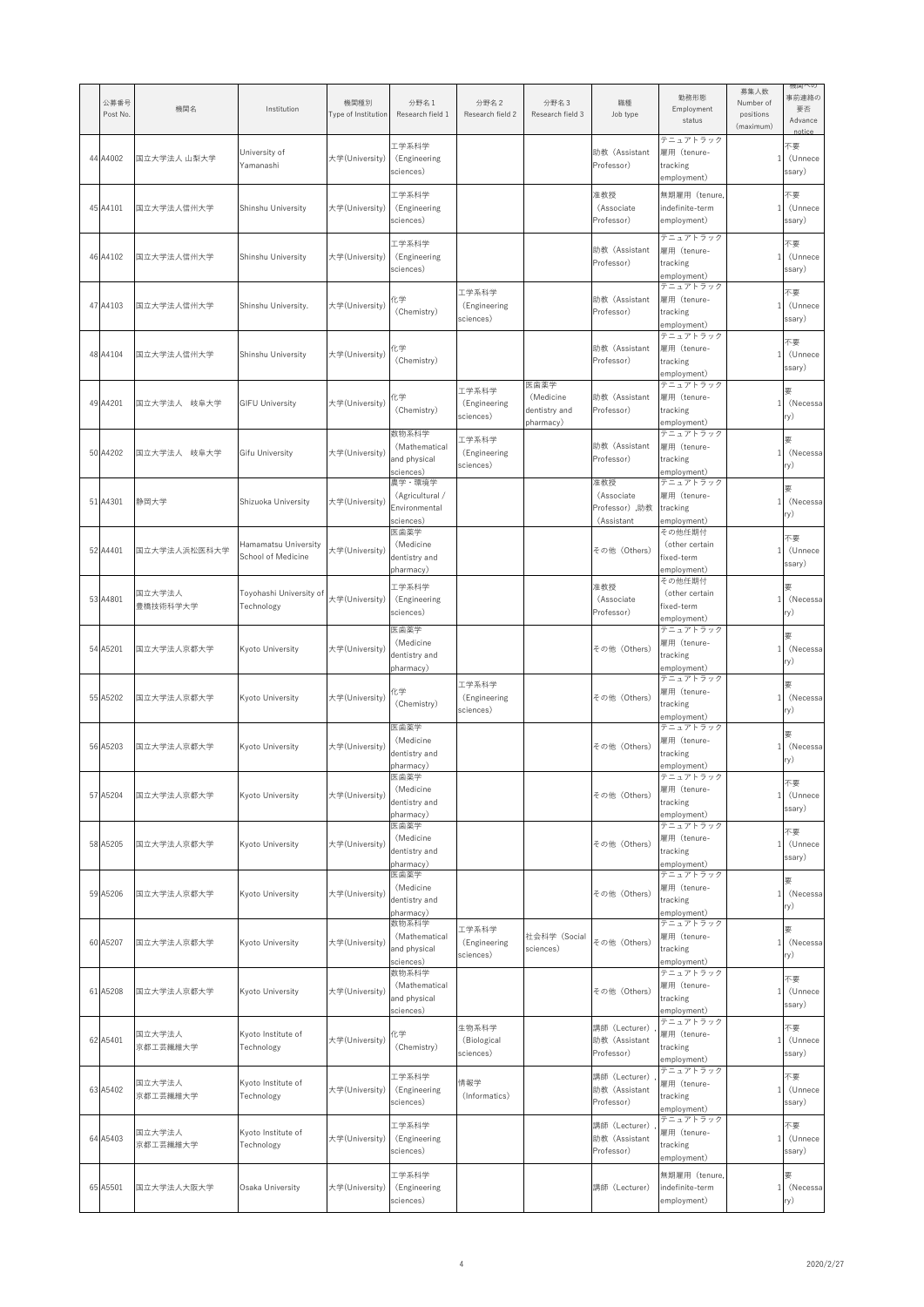| 公募番号<br>Post No. | 機関名              | Institution                        | 機関種別<br>Type of Institution | 分野名 1<br>Research field 1                               | 分野名2<br>Research field 2                            | 分野名3<br>Research field 3                                | 職種<br>Job type                                                    | 勤務形態<br>Employment<br>status                          | 募集人数<br>Number of<br>positions<br>(maximum) | 機関への<br>事前連絡の<br>要否<br>Advance<br>notice |
|------------------|------------------|------------------------------------|-----------------------------|---------------------------------------------------------|-----------------------------------------------------|---------------------------------------------------------|-------------------------------------------------------------------|-------------------------------------------------------|---------------------------------------------|------------------------------------------|
| 66 A5801         | 国立大学法人神戸大学       | Kobe University                    | 大学(University)              | 医歯薬学<br>(Medicine<br>dentistry and<br>pharmacy)         |                                                     |                                                         | 准教授<br>(Associate<br>Professor)                                   | テニュアトラック<br>雇用 (tenure-<br>tracking<br>employment)    |                                             | 要<br>(Necessa<br>ry)                     |
| 67 A6201         | 国立大学法人鳥取大学       | <b>Tottori University</b>          | 大学(University)              | 生物系科学<br>(Biological<br>sciences)                       | 化学<br>(Chemistry)                                   | 農学・環境学<br>(Agricultural /<br>Environmental<br>sciences) | 准教授<br>(Associate<br>Professor),講師<br>(Lecturer), 助教 employment)  | テニュアトラック<br>雇用 (tenure-<br>tracking                   |                                             | 要<br>(Necessa<br>ry)                     |
| 68 A6202         | 国立大学法人鳥取大学       | <b>Tottori University</b>          | 大学(University)              | 農学・環境学<br>(Agricultural /<br>Environmental<br>sciences) |                                                     |                                                         | 准教授<br>(Associate<br>Professor)                                   | テニュアトラック<br>雇用 (tenure-<br>tracking<br>employment)    |                                             | 要<br>(Necessa<br>ry)                     |
| 69 A6301         | 国立大学法人島根大学       | <b>Shimane University</b>          | 大学(University)              | 工学系科学<br>(Engineering<br>sciences)                      |                                                     |                                                         | 助教 (Assistant<br>Professor)                                       | テニュアトラック<br>雇用 (tenure-<br>tracking<br>employment)    |                                             | 不要<br>(Unnece<br>ssary)                  |
| 70 A6401         | 岡山大学             | Okayama University                 | 大学(University)              | 工学系科学<br>(Engineering<br>sciences)                      | 数物系科学<br>(Mathematical<br>and physical<br>sciences) | 情報学<br>(Informatics)                                    | 助教 (Assistant<br>Professor)                                       | テニュアトラック<br>雇用 (tenure-<br>tracking<br>employment)    |                                             | 要<br>(Necessa<br>ry)                     |
|                  | 71 A6402 岡山大学    | Okayama University                 | 大学(University)              | 工学系科学<br>(Engineering<br>sciences)                      | 数物系科学<br>(Mathematical<br>and physical<br>sciences) |                                                         | 助教 (Assistant<br>Professor)                                       | テニュアトラック<br>雇用 (tenure-<br>tracking<br>employment)    |                                             | 要<br>(Necessa)<br>ry)                    |
| 72 A6403         | 岡山大学             | Okayama University                 | 大学(University)              | 工学系科学<br>(Engineering<br>sciences)                      | 医歯薬学<br>(Medicine<br>dentistry and<br>pharmacy)     |                                                         | 助教 (Assistant<br>Professor)                                       | テニュアトラック<br>雇用 (tenure-<br>tracking<br>employment)    |                                             | 要<br>(Necessal<br>ry)                    |
| 73 A6501         | 広島大学             | Hiroshima University               | 大学(University)              | 工学系科学<br>(Engineering<br>sciences)                      | 化学<br>(Chemistry)                                   |                                                         | 助教 (Assistant<br>Professor)                                       | テニュアトラック<br>雇用 (tenure-<br>tracking<br>employment)    |                                             | 要<br>(Necessa<br>ry)                     |
| 74 A6502         | 広島大学             | Hiroshima University               | 大学(University)              | 工学系科学<br>(Engineering<br>sciences)                      | 情報学<br>(Informatics)                                |                                                         | 助教 (Assistant<br>Professor)                                       | テニュアトラック<br>雇用 (tenure-<br>tracking<br>employment)    |                                             | 不要<br>(Unnece<br>ssary)                  |
| 75 A6701         | 国立大学法人徳島大学       | Tokushima University               | 大学(University)              | 工学系科学<br>(Engineering<br>sciences)                      |                                                     |                                                         | その他 (Others)                                                      | テニュアトラック<br>雇用 (tenure-<br>tracking<br>employment)    |                                             | 不要<br>(Unnece<br>ssary)                  |
| 76 A7301         | 国立大学法人 九州大学      | Kyushu University                  | 大学(University)              | 人文学<br>(Humanities)                                     |                                                     |                                                         | 准教授<br>(Associate<br>Professor) ,講師<br>(Lecturer), 助教 employment) | テニュアトラック<br>雇用 (tenure-<br>tracking                   |                                             | 要<br>(Necessa<br>ry)                     |
| 77 A7302         | 国立大学法人 九州大学      | Kyushu University                  | 大学(University)              | 分野を指定しない<br>(Not specified)                             |                                                     |                                                         | 准教授<br>(Associate<br>Professor) ,講師<br>(Lecturer), 助教 employment) | テニュアトラック<br>雇用 (tenure-<br>tracking                   |                                             | 要<br>(Necessa<br>ry)                     |
| 78 A7501         | 国立大学法人佐賀大学       | Saga University                    | 大学(University)              | 生物系科学<br>(Biological<br>sciences)                       | 工学系科学<br>(Engineering<br>sciences)                  | 医歯薬学<br>(Medicine<br>dentistry and<br>pharmacy)         | 助教 (Assistant<br>Professor)                                       | その他任期付<br>(other certain<br>fixed-term<br>employment) |                                             | 不要<br>(Unnece<br>ssary)                  |
| 79 A7701         | 国立大学法人熊本大学       | Kumamoto University                | 大学(University)              | 数物系科学<br>(Mathematical<br>and physical<br>sciences)     |                                                     |                                                         | 准教授<br>(Associate<br>Professor)                                   | 無期雇用 (tenure,<br>indefinite-term<br>employment)       |                                             | 要<br>(Necessa<br>ry)                     |
| 80 A7702         | 国立大学法人熊本大学       | Kumamoto University                | 大学(University)              | 工学系科学<br>(Engineering<br>sciences)                      |                                                     |                                                         | 助教 (Assistant<br>Professor)                                       | テニュアトラック<br>雇用 (tenure-<br>tracking<br>employment)    |                                             | 要<br>(Necessa<br>ry)                     |
| 81 A7703         | 国立大学法人熊本大学       | Kumamoto University                | 大学(University)              | 医歯薬学<br>(Medicine<br>dentistry and<br>pharmacy)         |                                                     |                                                         | 准教授<br>(Associate<br>Professor)                                   | テニュアトラック<br>雇用 (tenure-<br>tracking<br>employment)    |                                             | 要<br>(Necessal<br>ry)                    |
| 82 A7704         | 国立大学法人熊本大学       | Kumamoto University 大学(University) |                             | 生物系科学<br>(Biological<br>sciences)                       |                                                     |                                                         | 准教授<br>(Associate<br>Professor)                                   | テニュアトラック<br>雇用 (tenure-<br>tracking<br>employment)    |                                             | 不要<br>(Unnece<br>ssary)                  |
| 83 A7901         | 国立大学法人宮崎大学       | University of Miyazaki             | 大学(University)              | 工学系科学<br>(Engineering<br>sciences)                      | 情報学<br>(Informatics)                                |                                                         | 助教 (Assistant<br>Professor)                                       | テニュアトラック<br>雇用 (tenure-<br>tracking<br>employment)    |                                             | 不要<br>(Unnece<br>ssary)                  |
|                  | 84 B0101  大阪市立大学 | Osaka City University              | 大学(University)              | 数物系科学<br>(Mathematical<br>and physical<br>sciences)     |                                                     |                                                         | 准教授<br>(Associate<br>Professor) ,講師   fixed-term<br>(Lecturer)    | その他任期付<br>(other certain<br>employment)               |                                             | 要<br>(Necessa<br>ry)                     |
| 85 B0102         | 大阪市立大学           | Osaka City University              | 大学(University)              | 工学系科学<br>(Engineering<br>sciences)                      | 数物系科学<br>(Mathematical<br>and physical<br>sciences) |                                                         | 講師 (Lecturer)                                                     | その他任期付<br>(other certain<br>fixed-term<br>employment) |                                             | 要<br>(Necessal<br>ry)                    |
| 86 B0201         | 大阪府立大学           | Osaka Prefecture<br>University     | 大学(University)              | 化学<br>(Chemistry)                                       |                                                     |                                                         | 助教 (Assistant<br>Professor)                                       | テニュアトラック<br>雇用 (tenure-<br>tracking<br>employment)    |                                             | 要<br>(Necessa<br>ry)                     |
| 87 B0202         | 大阪府立大学           | Osaka Prefecture<br>University     | 大学(University)              | 工学系科学<br>(Engineering<br>sciences)                      |                                                     |                                                         | 助教 (Assistant<br>Professor)                                       | テニュアトラック<br>雇用 (tenure-<br>tracking<br>employment)    |                                             | 要<br>(Necessa<br>ry)                     |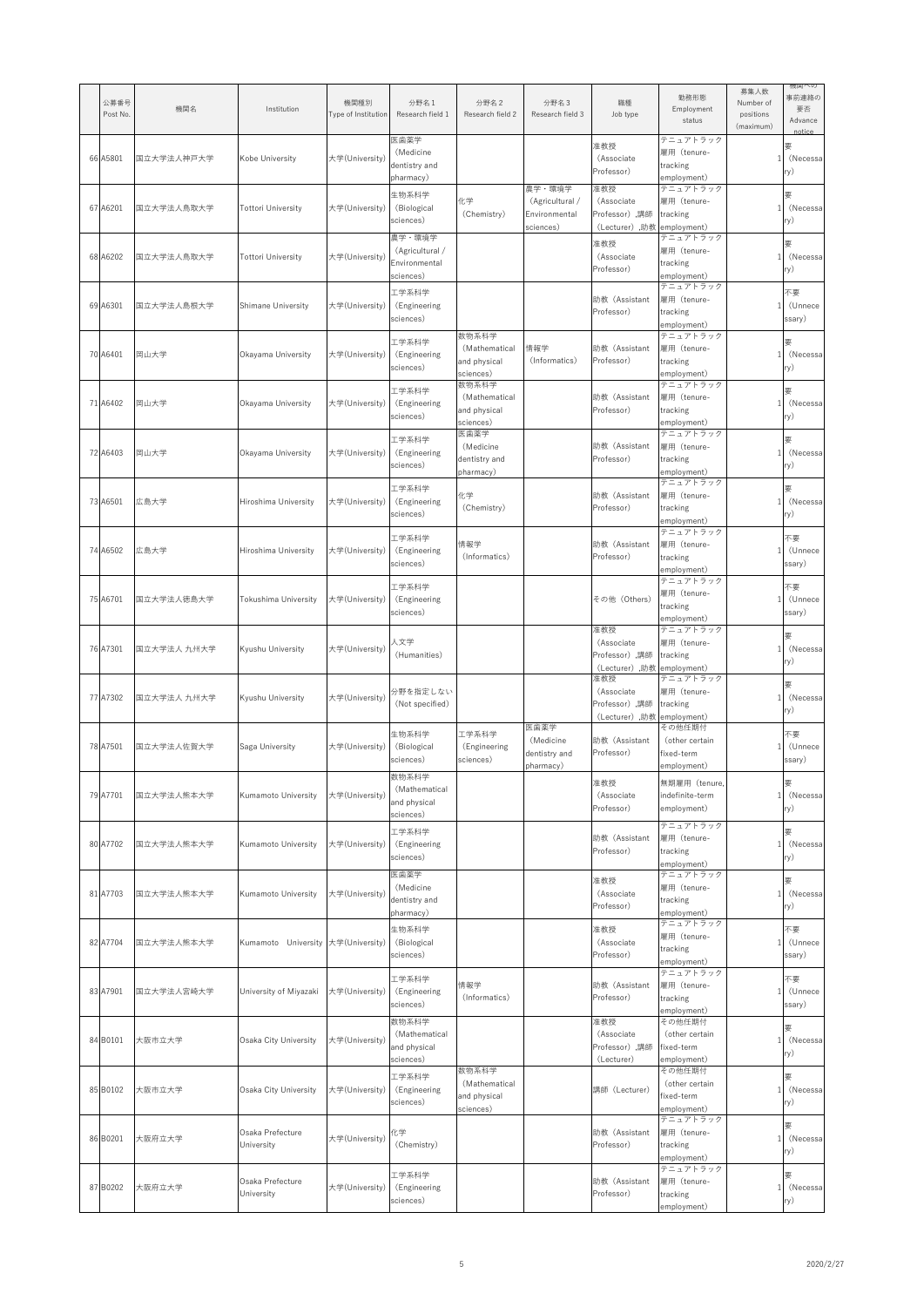| 公募番号<br>Post No. | 機関名                       | Institution                                                  | 機関種別<br>Type of Institution                                     | 分野名1<br>Research field                              | 分野名2<br>Research field 2                                     | 分野名3<br>Research field 3                   | 職種<br>Job type                                    | 勤務形態<br>Employment<br>status                                | 募集人数<br>Number of<br>positions<br>(maximum) | 機関への<br>事前連絡の<br>要否<br>Advance<br>notice |
|------------------|---------------------------|--------------------------------------------------------------|-----------------------------------------------------------------|-----------------------------------------------------|--------------------------------------------------------------|--------------------------------------------|---------------------------------------------------|-------------------------------------------------------------|---------------------------------------------|------------------------------------------|
| 88 C0101         | 東海大学                      | <b>Tokai Univerity</b>                                       | 大学(University)                                                  | 社会科学 (Social<br>sciences)                           |                                                              |                                            | 講師 (Lecturer)                                     | テニュアトラック<br>雇用 (tenure-<br>tracking<br>employment)          |                                             | 要<br>(Necessa<br>ry)                     |
| 89 D0101         | 人間文化研究機構                  | National Institute for<br>the Humaities                      | 大学共同利用機<br>関(Inter-<br>University<br>Research                   | 人文学<br>(Humanities)                                 | 社会科学 (Social<br>sciences)                                    | 情報学<br>(Informatics)                       | 助教 (Assistant<br>Professor)                       | テニュアトラック<br>雇用 (tenure-<br>tracking<br>employment)          |                                             | 不要<br>(Unnece<br>ssary)                  |
| 90 E0101         | 物質·材料研究機構                 | National Institute for<br><b>Materials Science</b><br>(NIMS) | 国立研究開発法<br>人(National<br>Research and<br>Development            | 工学系科学<br>(Engineering<br>sciences)                  | 数物系科学<br>(Mathematical<br>and physical<br>sciences)          | 化学<br>(Chemistry)                          | その他 (Others)                                      | 無期雇用 (tenure,<br>indefinite-term<br>employment)             | several 不要<br>available ssary)              | positions (Unnece                        |
| 91 E0102         | 物質·材料研究機構                 | National Institute for<br><b>Materials Science</b>           | 国立研究開発法<br>人(National<br>Research and<br>Development            | 工学系科学<br>(Engineering<br>sciences)                  | 数物系科学<br>(Mathematical<br>and physical<br>sciences)          | 化学<br>(Chemistry)                          | その他 (Others)                                      | 無期雇用 (tenure,<br>indefinite-term<br>employment)             |                                             | 不要<br>(Unnece<br>ssary)                  |
| 92 E0103         | 物質·材料研究機構                 | National Institute for<br><b>Materials Science</b>           | 国立研究開発法<br>人(National<br>Research and<br>Development            | 数物系科学<br>(Mathematical<br>and physical<br>sciences) | 工学系科学<br>(Engineering<br>sciences)                           | 化学<br>(Chemistry)                          | その他 (Others)                                      | 無期雇用 (tenure,<br>indefinite-term<br>employment)             |                                             | 不要<br>(Unnece<br>ssary)                  |
| 93 E0104         | 物質·材料研究機構                 | National Institute for<br><b>Materials Science</b>           | 国立研究開発法<br>人(National<br>Research and<br>Development            | 数物系科学<br>(Mathematical<br>and physical<br>sciences) | 工学系科学<br>(Engineering<br>sciences)                           | 化学<br>(Chemistry)                          | その他 (Others)                                      | 無期雇用 (tenure,<br>indefinite-term<br>employment)             |                                             | 不要<br>(Unnece<br>ssary)                  |
| 94 E0105         | 物質·材料研究機構                 | National Institute for<br><b>Materials Science</b>           | 国立研究開発法<br>人(National<br>Research and<br>Development            | 工学系科学<br>(Engineering<br>sciences)                  | 数物系科学<br>(Mathematical<br>and physical<br>sciences)<br>数物系科学 | 化学<br>(Chemistry)                          | その他 (Others)                                      | 無期雇用 (tenure,<br>indefinite-term<br>employment)             |                                             | 不要<br>(Unnece<br>ssary)                  |
| 95 E0106         | 物質·材料研究機構                 | National Institute for<br><b>Materials Science</b>           | 国立研究開発法<br>人(National<br>Research and<br>Development            | 工学系科学<br>(Engineering<br>sciences)                  | (Mathematical<br>and physical<br>sciences)                   | 化学<br>(Chemistry)<br>医歯薬学                  | その他 (Others)                                      | 無期雇用 (tenure,<br>indefinite-term<br>employment)             |                                             | 不要<br>(Unnece<br>ssary)                  |
| 96 E0107         | 物質·材料研究機構                 | National Institute for<br><b>Materials Science</b>           | 国立研究開発法<br>人(National<br>Research and<br>Development            | 工学系科学<br>(Engineering<br>sciences)                  | 生物系科学<br>(Biological<br>sciences)                            | (Medicine<br>dentistry and<br>pharmacy)    | その他 (Others)                                      | 無期雇用 (tenure,<br>indefinite-term<br>employment)             |                                             | 不要<br>(Unnece<br>ssary)                  |
| 97 E0108         | 物質·材料研究機構                 | National Institute for<br><b>Materials Science</b>           | 国立研究開発法<br>人(National<br>Research and<br>Development<br>国立研究開発法 | 工学系科学<br>(Engineering<br>sciences)<br>数物系科学         | 化学<br>(Chemistry)                                            | 生物系科学<br>(Biological<br>sciences)          | その他 (Others)                                      | 無期雇用 (tenure,<br>indefinite-term<br>employment)             |                                             | 不要<br>(Unnece<br>ssary)                  |
| 98 E0109         | 物質·材料研究機構                 | National Institute for<br><b>Materials Science</b>           | 人(National<br>Research and<br>Development<br>国立研究開発法            | (Mathematical<br>and physical<br>sciences)          | 工学系科学<br>(Engineering<br>sciences)<br>数物系科学                  | 化学<br>(Chemistry)                          | その他 (Others)                                      | 無期雇用 (tenure,<br>indefinite-term<br>employment)             |                                             | 不要<br>(Unnece<br>ssary)                  |
| 99 E0110         | 物質·材料研究機構                 | National Institute for<br><b>Materials Science</b>           | 人(National<br>Research and<br>Development<br>国立研究開発法            | 工学系科学<br>(Engineering<br>sciences)                  | (Mathematical<br>and physical<br>sciences)<br>数物系科学          | 化学<br>(Chemistry)                          | その他 (Others)                                      | 無期雇用 (tenure,<br>indefinite-term<br>employment)             |                                             | 不要<br>(Unnece<br>ssary)                  |
| 100 E0111        | 物質·材料研究機構                 | National Institute for<br><b>Materials Science</b>           | 人(National<br>Research and<br>Development<br>国立研究開発法            | 工学系科学<br>(Engineering<br>sciences)                  | (Mathematical<br>and physical<br>sciences)                   | 情報学<br>(Informatics)                       | その他 (Others)                                      | 無期雇用 (tenure,<br>indefinite-term<br>employment)<br>テニュアトラック |                                             | 不要<br>(Unnece<br>ssary)                  |
| 101 E0201        | 宇宙航空研究開発機構                | Japan Aerospace<br><b>Exploration Agency</b>                 | 人(National<br>Research and<br>Development<br>国立研究開発法            | 工学系科学<br>(Engineering<br>sciences)<br>数物系科学         |                                                              |                                            | 助教 (Assistant<br>Professor)                       | 雇用 (tenure-<br>tracking<br>employment)<br>テニュアトラック          |                                             | 要<br>(Necessa<br>ry)                     |
| 102 E0202        | 宇宙航空研究開発機構                | Japan Aerospace<br><b>Exploration Agency</b>                 | 人(National<br>Research and<br>Development<br>国立研究開発法            | (Mathematical<br>and physical<br>sciences)          |                                                              |                                            | 助教 (Assistant<br>Professor)                       | 雇用 (tenure-<br>tracking<br>employment)<br>テニュアトラック          |                                             | 要<br>(Necessal<br>ry)                    |
| 103 E0203        | 宇宙航空研究開発機構                | Japan Aerospace<br><b>Exploration Agency</b>                 | 人(National<br>Research and<br>Development<br>国立研究開発法            | 工学系科学<br>(Engineering<br>sciences)                  |                                                              |                                            | 助教 (Assistant<br>Professor)                       | 雇用 (tenure-<br>tracking<br>employment)<br>テニュアトラック          |                                             | 要<br>(Necessal<br>$ry$ )                 |
| 104 E0204        | 宇宙航空研究開発機構                | Japan Aerospace<br><b>Exploration Agency</b>                 | 人(National<br>Research and<br>Development<br>国立研究開発法            | 工学系科学<br>(Engineering<br>sciences)                  |                                                              | 数物系科学                                      | 助教 (Assistant<br>Professor)                       | 雇用 (tenure-<br>tracking<br>employment)<br>テニュアトラック          |                                             | 要<br>(Necessa<br>ry)                     |
| 105 E0301        | 国立研究開発法人<br>日本原子力研究開発機構   | Japan Atomic Energy<br>Agency (JAEA)                         | 人(National<br>Research and<br>Development                       | 情報学<br>(Informatics)                                | 工学系科学<br>(Engineering<br>sciences)                           | (Mathematical<br>and physical<br>sciences) | その他 (Others)                                      | 雇用 (tenure-<br>tracking<br>employment)                      |                                             | 不要<br>(Unnece<br>ssary)                  |
| 106 F0101        | パナソニック株式会社<br>イノベーション推進部門 | Panasonic Corporation<br>Innovation Promotion<br>Sector      | 企業(Company)                                                     | 化学<br>(Chemistry)                                   | 工学系科学<br>(Engineering<br>sciences)                           | 情報学<br>(Informatics)                       | 主任研究員<br>(Senior<br>researcher)                   | 無期雇用 (tenure,<br>indefinite-term<br>employment)             |                                             | 不要<br>1 (Unnece<br>ssary)                |
| 107 F0102        | パナソニック株式会社<br>イノベーション推進部門 | Panasonic Corporation<br>Innovation Promotion<br>Sector      | 企業(Company)                                                     | 化学<br>(Chemistry)                                   | 工学系科学<br>(Engineering<br>sciences)                           |                                            | 主任研究員<br>(Senior<br>researcher)<br>主任研究員          | 無期雇用 (tenure,<br>indefinite-term<br>employment)             |                                             | 不要<br>(Unnece<br>ssary)                  |
| 108 F0103        | パナソニック株式会社<br>イノベーション推進部門 | Panasonic Corporation<br>Innovation Promotion<br>Sector      | 企業(Company)                                                     | 化学<br>(Chemistry)                                   | 工学系科学<br>(Engineering<br>sciences)                           | 情報学<br>(Informatics)                       | (Senior<br>researcher) ,その<br>他 (Others)          | 無期雇用 (tenure,<br>indefinite-term<br>employment)             |                                             | 不要<br>(Unnece<br>ssary)                  |
| 109 F0104        | パナソニック株式会社<br>イノベーション推進部門 | Panasonic Corporation<br>Innovation Promotion<br>Sector      | 企業(Company)                                                     | 化学<br>(Chemistry)                                   | 工学系科学<br>(Engineering<br>sciences)                           | 生物系科学<br>(Biological<br>sciences)          | 主任研究員<br>(Senior<br>researcher) ,その<br>他 (Others) | 無期雇用 (tenure,<br>indefinite-term<br>employment)             |                                             | 不要<br>(Unnece<br>ssary)                  |